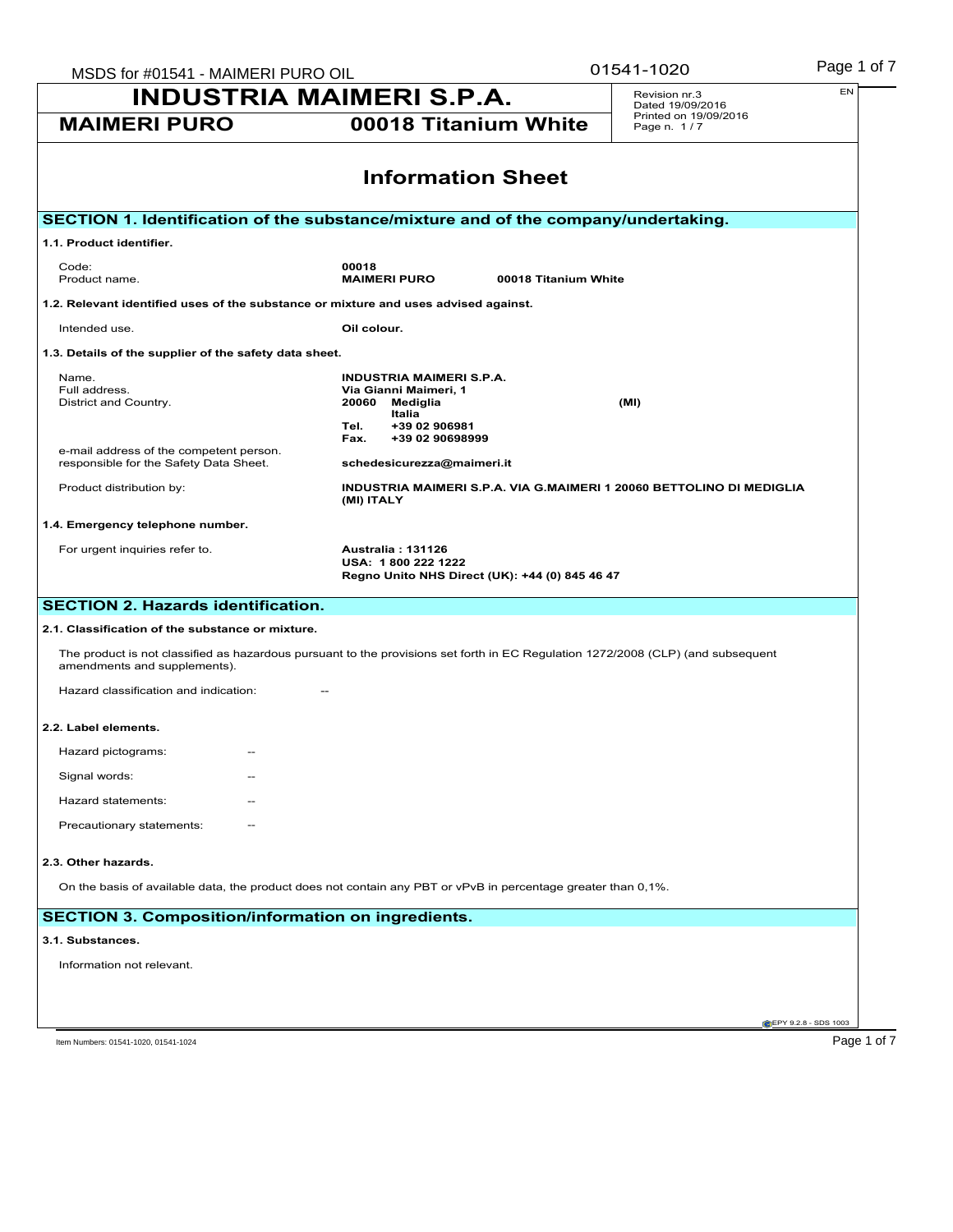**MAIMERI PURO 00018 Titanium White**

Revision nr.3 Dated 19/09/2016 Printed on 19/09/2016 Page n. 2 / 7

**SECTION 3. Composition/information on ingredients.** ... / >>

### **3.2. Mixtures.**

The product does not contain substances classified as being hazardous to human health or the environment pursuant to the provisions Regulation (EU) 1272/2008 (CLP) (and subsequent amendments and supplements) in such quantities as to require the statement.

# **SECTION 4. First aid measures.**

#### **4.1. Description of first aid measures.**

EYES: Remove contact lenses, if present. Wash immediately with plenty of water for at least 15 minutes, opening the eyelids fully. If problem persists, seek medical advice.

SKIN: Remove contaminated clothing. Rinse skin with a shower immediately. Get medical advice/attention immediately. Wash contaminated clothing before using it again.

INHALATION: Remove to open air. If the subject stops breathing, administer artificial respiration. Get medical advice/attention immediately.

INGESTION: Get medical advice/attention immediately. Do not induce vomiting. Do not administer anything not explicitly authorised by a doctor.

#### **4.2. Most important symptoms and effects, both acute and delayed.**

Specific information on symptoms and effects caused by the product are unknown. For symptoms and effects caused by the contained substances, see chap. 11.

# **4.3. Indication of any immediate medical attention and special treatment needed.**

Information not available.

# **SECTION 5. Firefighting measures.**

#### **5.1. Extinguishing media.**

SUITABLE EXTINGUISHING EQUIPMENT

Extinguishing substances are: carbon dioxide, foam, chemical powder. For product loss or leakage that has not caught fire, water spray can be used to disperse flammable vapours and protect those trying to stem the leak.

UNSUITABLE EXTINGUISHING EQUIPMENT

Do not use jets of water. Water is not effective for putting out fires but can be used to cool containers exposed to flames to prevent explosions.

### **5.2. Special hazards arising from the substance or mixture.**

HAZARDS CAUSED BY EXPOSURE IN THE EVENT OF FIRE

Excess pressure may form in containers exposed to fire at a risk of explosion. Do not breathe combustion products.

#### **5.3. Advice for firefighters.**

#### GENERAL INFORMATION

Use jets of water to cool the containers to prevent product decomposition and the development of substances potentially hazardous for health. Always wear full fire prevention gear. Collect extinguishing water to prevent it from draining into the sewer system. Dispose of contaminated water used for extinction and the remains of the fire according to applicable regulations. SPECIAL PROTECTIVE EQUIPMENT FOR FIRE-FIGHTERS

Normal fire fighting clothing i.e. fire kit (BS EN 469), gloves (BS EN 659) and boots (HO specification A29 and A30) in combination with self-contained open circuit positive pressure compressed air breathing apparatus (BS EN 137).

# **SECTION 6. Accidental release measures.**

#### **6.1. Personal precautions, protective equipment and emergency procedures.**

Block the leakage if there is no hazard.

Wear suitable protective equipment (including personal protective equipment referred to under Section 8 of the safety data sheet) to prevent any contamination of skin, eyes and personal clothing. These indications apply for both processing staff and those involved in emergency procedures.

#### **6.2. Environmental precautions.**

The product must not penetrate into the sewer system or come into contact with surface water or ground water.

### **6.3. Methods and material for containment and cleaning up.**

Collect the leaked product into a suitable container. If the product is flammable, use explosion-proof equipment. Evaluate the compatibility of the container to be used, by checking section 10. Absorb the remainder with inert absorbent material.

**EPY 9.2.8 - SDS 1003**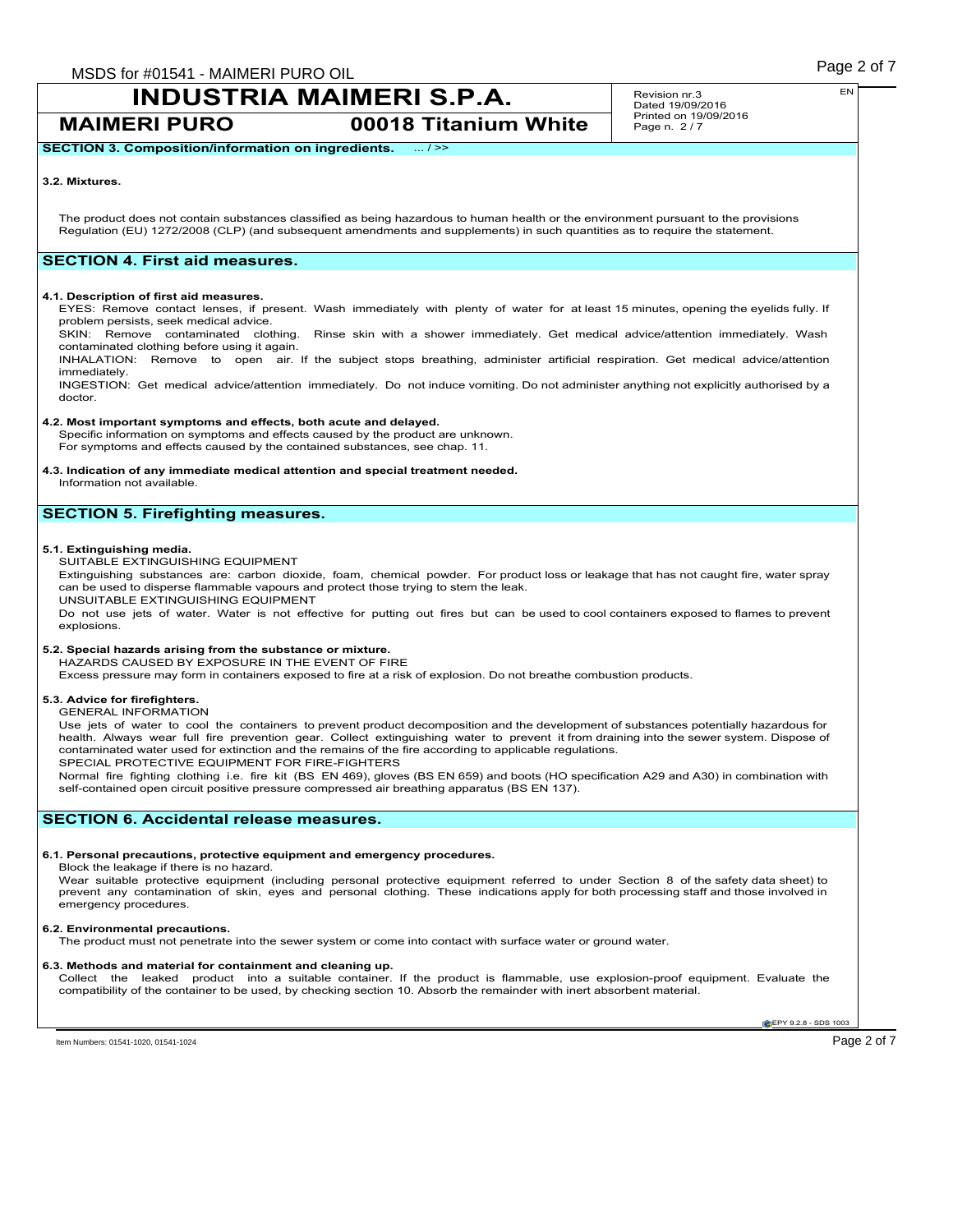**MAIMERI PURO 00018 Titanium White**

Revision nr.3 Dated 19/09/2016 Printed on 19/09/2016 Page n. 3 / 7

# **SECTION 6. Accidental release measures.** ... / >>

Make sure the leakage site is well aired. Contaminated material should be disposed of in compliance with the provisions set forth in point 13.

#### **6.4. Reference to other sections.**

Any information on personal protection and disposal is given in sections 8 and 13.

# **SECTION 7. Handling and storage.**

#### **7.1. Precautions for safe handling.**

Before handling the product, consult all the other sections of this material safety data sheet. Avoid leakage of the product into the environment. Do not eat, drink or smoke during use. Remove any contaminated clothes and personal protective equipment before entering places in which people eat.

## **7.2. Conditions for safe storage, including any incompatibilities.**

Store only in the original container. Store the containers sealed, in a well ventilated place, away from direct sunlight. Keep containers away from any incompatible materials, see section 10 for details.

# **7.3. Specific end use(s).**

Information not available.

# **SECTION 8. Exposure controls/personal protection.**

### **8.1. Control parameters.**

Information not available.

#### **8.2. Exposure controls.**

Comply with the safety measures usually applied when handling chemical substances. HAND PROTECTION None required. SKIN PROTECTION None required. EYE PROTECTION None required. RESPIRATORY PROTECTION None required, unless indicated otherwise in the chemical risk assessment. ENVIRONMENTAL EXPOSURE CONTROLS. The emissions generated by manufacturing processes, including those generated by ventilation equipment, should be checked to ensure compliance with environmental standards.

## **SECTION 9. Physical and chemical properties.**

# **9.1. Information on basic physical and chemical properties.**

| Appearance                             |        | paste                               |
|----------------------------------------|--------|-------------------------------------|
| Colour                                 |        | white                               |
| Odour                                  |        | OIL                                 |
| Odour threshold.                       |        | Not available.                      |
| pH.                                    |        |                                     |
| Melting point / freezing point.        |        | Not available.                      |
| Initial boiling point.                 |        | Not available.                      |
| Boiling range.                         |        | Not available.                      |
| Flash point.                           | $\geq$ | °C.<br>60                           |
| <b>Evaporation Rate</b>                |        | Not available.                      |
| Flammability of solids and gases       |        | Not available.                      |
| Lower inflammability limit.            |        | Not available.                      |
| Upper inflammability limit.            |        | Not available.                      |
| Lower explosive limit.                 |        | Not available.                      |
| Upper explosive limit.                 |        | Not available.                      |
| Vapour pressure.                       |        | Not available.                      |
| Vapour density                         |        | Not available.                      |
| Relative density.                      |        | 0.2                                 |
| Solubility                             |        | INSOLUBLE, DILUTE WITH WHITE SPIRIT |
| Partition coefficient: n-octanol/water |        | Not available.                      |
|                                        |        |                                     |

**CEPY 9.2.8 - SDS 1003** 

Item Numbers: 01541-1020, 01541-1024 **Page 3 of 7**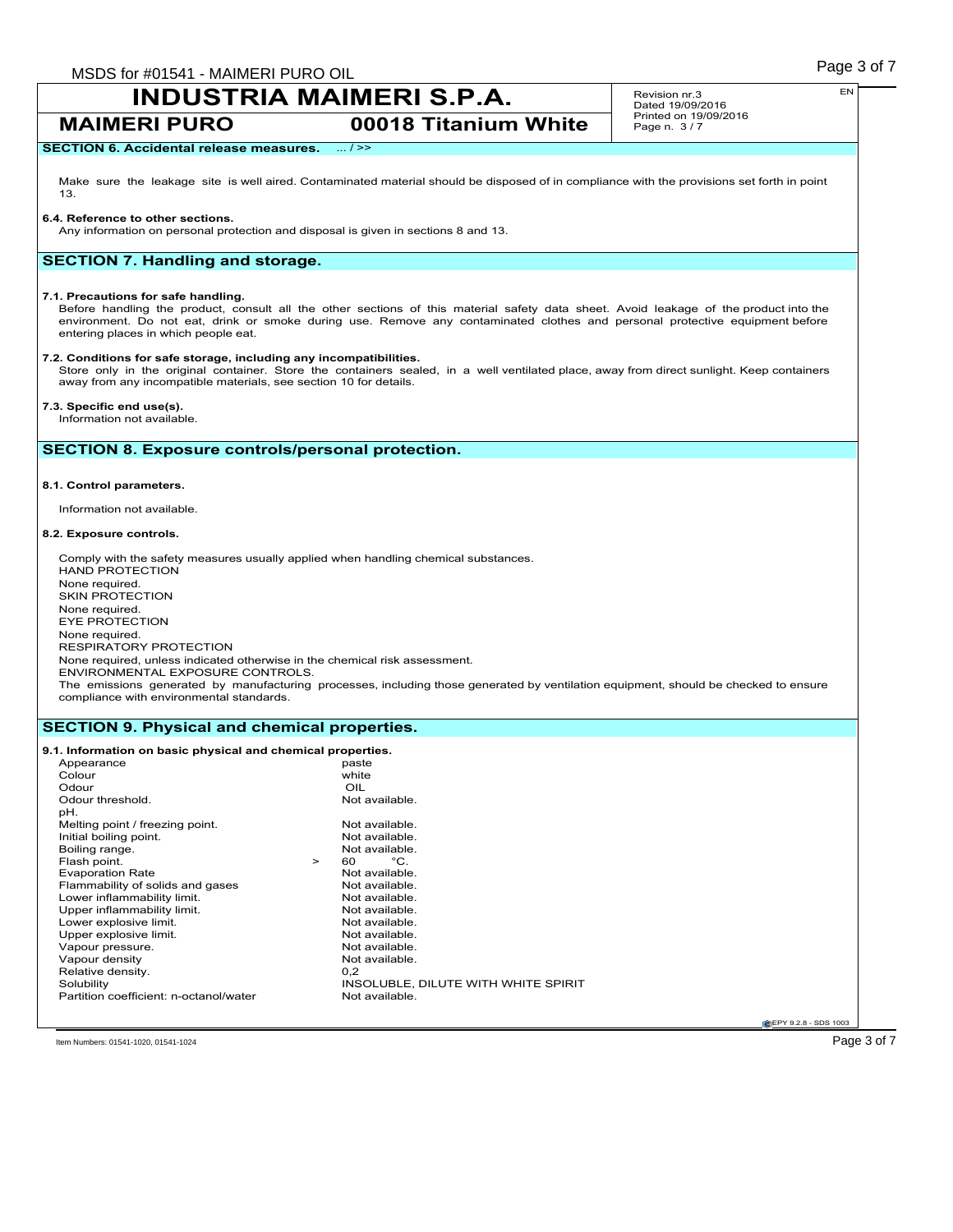| MSDS for #01541 - MAIMERI PURO OIL                                                                                                                                                                                                                 |                                                                                                   |                                    |                                                                                                                                                                                      |                                      | Page 4 of 7          |  |  |  |
|----------------------------------------------------------------------------------------------------------------------------------------------------------------------------------------------------------------------------------------------------|---------------------------------------------------------------------------------------------------|------------------------------------|--------------------------------------------------------------------------------------------------------------------------------------------------------------------------------------|--------------------------------------|----------------------|--|--|--|
| <b>INDUSTRIA MAIMERI S.P.A.</b>                                                                                                                                                                                                                    |                                                                                                   |                                    |                                                                                                                                                                                      | Revision nr.3<br>Dated 19/09/2016    | EN                   |  |  |  |
| <b>MAIMERI PURO</b>                                                                                                                                                                                                                                |                                                                                                   |                                    | 00018 Titanium White                                                                                                                                                                 | Printed on 19/09/2016<br>Page n. 4/7 |                      |  |  |  |
| <b>SECTION 9. Physical and chemical properties.</b><br>1.7 >                                                                                                                                                                                       |                                                                                                   |                                    |                                                                                                                                                                                      |                                      |                      |  |  |  |
| Auto-ignition temperature.<br>Decomposition temperature.<br>Viscosity<br><b>Explosive properties</b><br>Oxidising properties<br>9.2. Other information.<br>Total solids (250°C / 482°F)<br>VOC (Directive 2010/75/EC) :<br>VOC (volatile carbon) : | Not available.<br>Not available.<br>Not available.<br>Not available.<br>Not available.<br>99,86 % | $0,14\% - 3,03$<br>$0,12\% - 2,57$ | g/litre.<br>g/litre.                                                                                                                                                                 |                                      |                      |  |  |  |
| <b>SECTION 10. Stability and reactivity.</b>                                                                                                                                                                                                       |                                                                                                   |                                    |                                                                                                                                                                                      |                                      |                      |  |  |  |
| 10.1. Reactivity.                                                                                                                                                                                                                                  |                                                                                                   |                                    |                                                                                                                                                                                      |                                      |                      |  |  |  |
| There are no particular risks of reaction with other substances in normal conditions of use.                                                                                                                                                       |                                                                                                   |                                    |                                                                                                                                                                                      |                                      |                      |  |  |  |
| 10.2. Chemical stability.                                                                                                                                                                                                                          |                                                                                                   |                                    |                                                                                                                                                                                      |                                      |                      |  |  |  |
| The product is stable in normal conditions of use and storage.                                                                                                                                                                                     |                                                                                                   |                                    |                                                                                                                                                                                      |                                      |                      |  |  |  |
| 10.3. Possibility of hazardous reactions.                                                                                                                                                                                                          |                                                                                                   |                                    |                                                                                                                                                                                      |                                      |                      |  |  |  |
| No hazardous reactions are foreseeable in normal conditions of use and storage.                                                                                                                                                                    |                                                                                                   |                                    |                                                                                                                                                                                      |                                      |                      |  |  |  |
| 10.4. Conditions to avoid.                                                                                                                                                                                                                         |                                                                                                   |                                    |                                                                                                                                                                                      |                                      |                      |  |  |  |
| None in particular. However the usual precautions used for chemical products should be respected.                                                                                                                                                  |                                                                                                   |                                    |                                                                                                                                                                                      |                                      |                      |  |  |  |
| 10.5. Incompatible materials.<br>Information not available.                                                                                                                                                                                        |                                                                                                   |                                    |                                                                                                                                                                                      |                                      |                      |  |  |  |
| 10.6. Hazardous decomposition products.<br>Information not available.<br><b>SECTION 11. Toxicological information.</b>                                                                                                                             |                                                                                                   |                                    |                                                                                                                                                                                      |                                      |                      |  |  |  |
|                                                                                                                                                                                                                                                    |                                                                                                   |                                    |                                                                                                                                                                                      |                                      |                      |  |  |  |
| 11.1. Information on toxicological effects.                                                                                                                                                                                                        |                                                                                                   |                                    |                                                                                                                                                                                      |                                      |                      |  |  |  |
| ACUTE TOXICITY.                                                                                                                                                                                                                                    |                                                                                                   |                                    |                                                                                                                                                                                      |                                      |                      |  |  |  |
| LC50 (Inhalation - vapours) of the mixture:<br>LC50 (Inhalation - mists / powders) of the mixture:<br>LD50 (Oral) of the mixture:<br>LD50 (Dermal) of the mixture:                                                                                 |                                                                                                   |                                    | Not classified (no significant component).<br>Not classified (no significant component).<br>Not classified (no significant component).<br>Not classified (no significant component). |                                      |                      |  |  |  |
| SKIN CORROSION / IRRITATION.<br>Does not meet the classification criteria for this hazard class.                                                                                                                                                   |                                                                                                   |                                    |                                                                                                                                                                                      |                                      |                      |  |  |  |
| SERIOUS EYE DAMAGE / IRRITATION.<br>Does not meet the classification criteria for this hazard class.                                                                                                                                               |                                                                                                   |                                    |                                                                                                                                                                                      |                                      |                      |  |  |  |
| RESPIRATORY OR SKIN SENSITISATION.<br>Does not meet the classification criteria for this hazard class.                                                                                                                                             |                                                                                                   |                                    |                                                                                                                                                                                      |                                      |                      |  |  |  |
| GERM CELL MUTAGENICITY.<br>Does not meet the classification criteria for this hazard class.                                                                                                                                                        |                                                                                                   |                                    |                                                                                                                                                                                      |                                      |                      |  |  |  |
| CARCINOGENICITY.<br>Does not meet the classification criteria for this hazard class.                                                                                                                                                               |                                                                                                   |                                    |                                                                                                                                                                                      |                                      |                      |  |  |  |
| REPRODUCTIVE TOXICITY.<br>Does not meet the classification criteria for this hazard class.                                                                                                                                                         |                                                                                                   |                                    |                                                                                                                                                                                      |                                      |                      |  |  |  |
| STOT - SINGLE EXPOSURE.                                                                                                                                                                                                                            |                                                                                                   |                                    |                                                                                                                                                                                      |                                      |                      |  |  |  |
|                                                                                                                                                                                                                                                    |                                                                                                   |                                    |                                                                                                                                                                                      |                                      | EPY 9.2.8 - SDS 1003 |  |  |  |

Item Numbers: 01541-1020, 01541-1024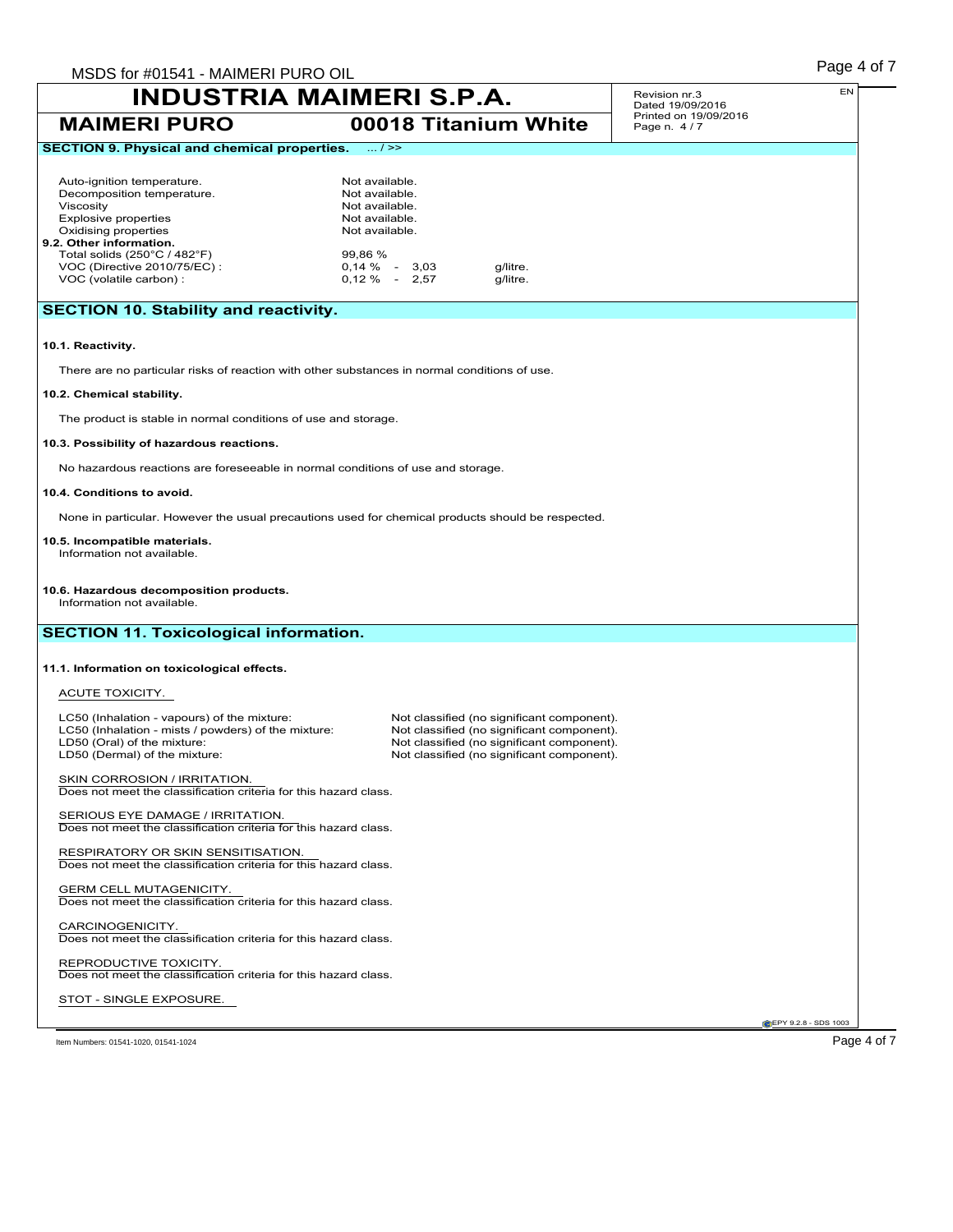**SECTION 11. Toxicological information.** ... / >>

# **INDUSTRIA MAIMERI S.P.A.**

**MAIMERI PURO 00018 Titanium White**

Does not meet the classification criteria for this hazard class.

STOT - REPEATED EXPOSURE. Does not meet the classification criteria for this hazard class.

ASPIRATION HAZARD. Does not meet the classification criteria for this hazard class.

# **SECTION 12. Ecological information.**

Use this product according to good working practices. Avoid littering. Inform the competent authorities, should the product reach waterways or contaminate soil or vegetation.

**12.1. Toxicity.**

Information not available.

**12.2. Persistence and degradability.** Information not available.

### **12.3. Bioaccumulative potential.** Information not available.

**12.4. Mobility in soil.**

Information not available.

### **12.5. Results of PBT and vPvB assessment.**

On the basis of available data, the product does not contain any PBT or vPvB in percentage greater than 0,1%.

#### **12.6. Other adverse effects.**

Information not available.

# **SECTION 13. Disposal considerations.**

### **13.1. Waste treatment methods.**

Reuse, when possible. Neat product residues should be considered special non-hazardous waste. Disposal must be performed through an authorised waste management firm, in compliance with national and local regulations. CONTAMINATED PACKAGING Contaminated packaging must be recovered or disposed of in compliance with national waste management regulations.

# **SECTION 14. Transport information.**

The product is not dangerous under current provisions of the Code of International Carriage of Dangerous Goods by Road (ADR) and by Rail (RID), of the International Maritime Dangerous Goods Code (IMDG), and of the International Air Transport Association (IATA) regulations.

**14.1. UN number.**

Not applicable.

**14.2. UN proper shipping name.**

Not applicable.

**14.3. Transport hazard class(es).**

Not applicable.

**14.4. Packing group.**

Not applicable.

**CEPY 9.2.8 - SDS 1003** 

Item Numbers: 01541-1020, 01541-1024 **Page 5 of 7**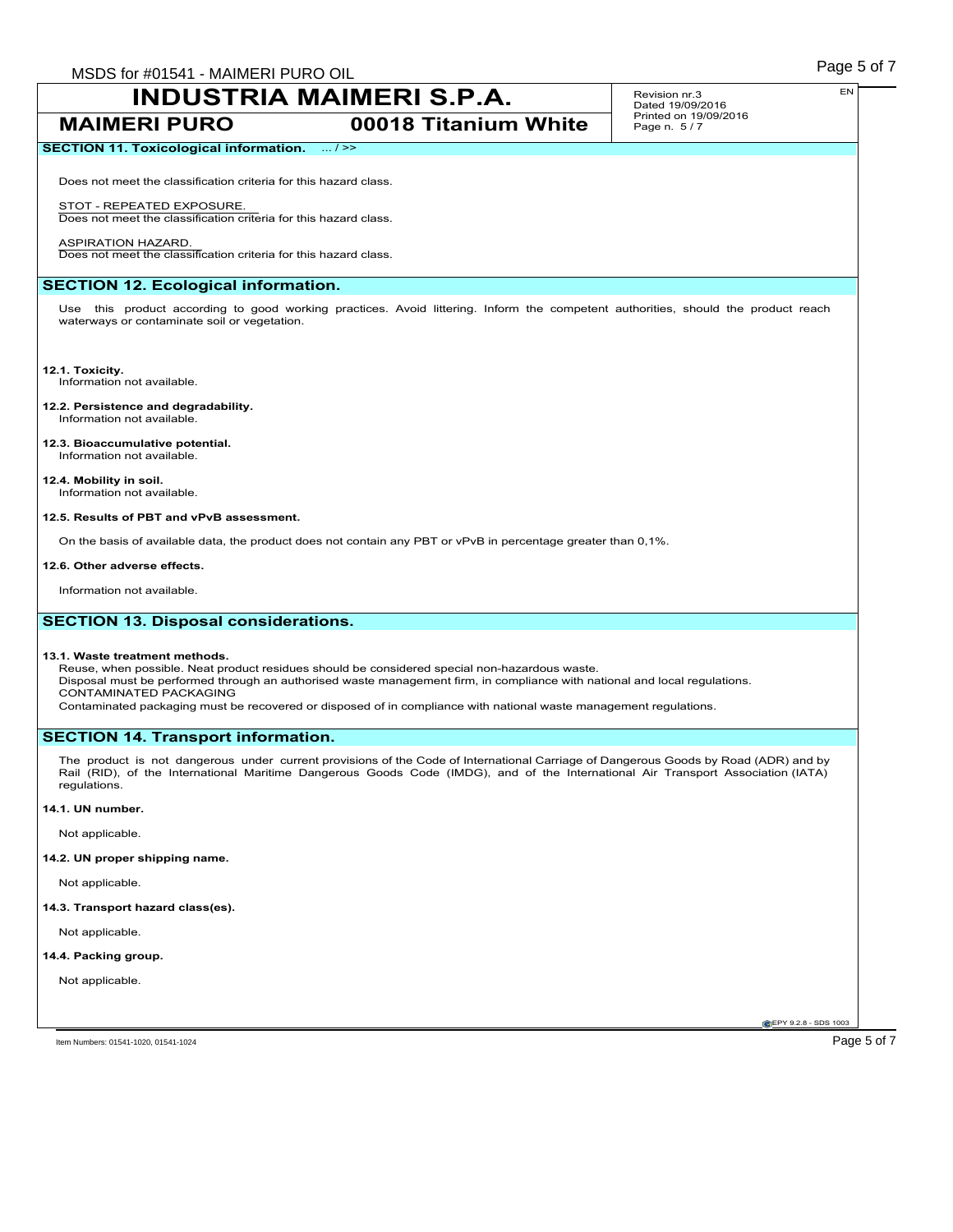**MAIMERI PURO 00018 Titanium White** Revision nr.3 Dated 19/09/2016 Printed on 19/09/2016 Page n. 6 / 7 **SECTION 14. Transport information.** ... / >> **14.5. Environmental hazards.** Not applicable. **14.6. Special precautions for user.** Not applicable. **14.7. Transport in bulk according to Annex II of Marpol and the IBC Code.** Information not relevant. **SECTION 15. Regulatory information. 15.1. Safety, health and environmental regulations/legislation specific for the substance or mixture.** Seveso Category - Directive 2012/18/EC: None.

Restrictions relating to the product or contained substances pursuant to Annex XVII to EC Regulation 1907/2006. None.

Substances in Candidate List (Art. 59 REACH).

On the basis of available data, the product does not contain any SVHC in percentage greater than 0,1%.

Substances subject to authorisarion (Annex XIV REACH).

None.

Substances subject to exportation reporting pursuant to (EC) Reg. 649/2012: None.

Substances subject to the Rotterdam Convention: None.

Substances subject to the Stockholm Convention: None.

Healthcare controls. Information not available.

#### **15.2. Chemical safety assessment.**

No chemical safety assessment has been processed for the mixture and the substances it contains.

# **SECTION 16. Other information.**

LEGEND:

- ADR: European Agreement concerning the carriage of Dangerous goods by Road
- CAS NUMBER: Chemical Abstract Service Number
- CE50: Effective concentration (required to induce a 50% effect)
- CE NUMBER: Identifier in ESIS (European archive of existing substances)
- CLP: EC Regulation 1272/2008
- DNEL: Derived No Effect Level
- EmS: Emergency Schedule
- GHS: Globally Harmonized System of classification and labeling of chemicals
- IATA DGR: International Air Transport Association Dangerous Goods Regulation
- IC50: Immobilization Concentration 50%
- IMDG: International Maritime Code for dangerous goods
- IMO: International Maritime Organization
- INDEX NUMBER: Identifier in Annex VI of CLP

EN

**CEPY 9.2.8 - SDS 1003**